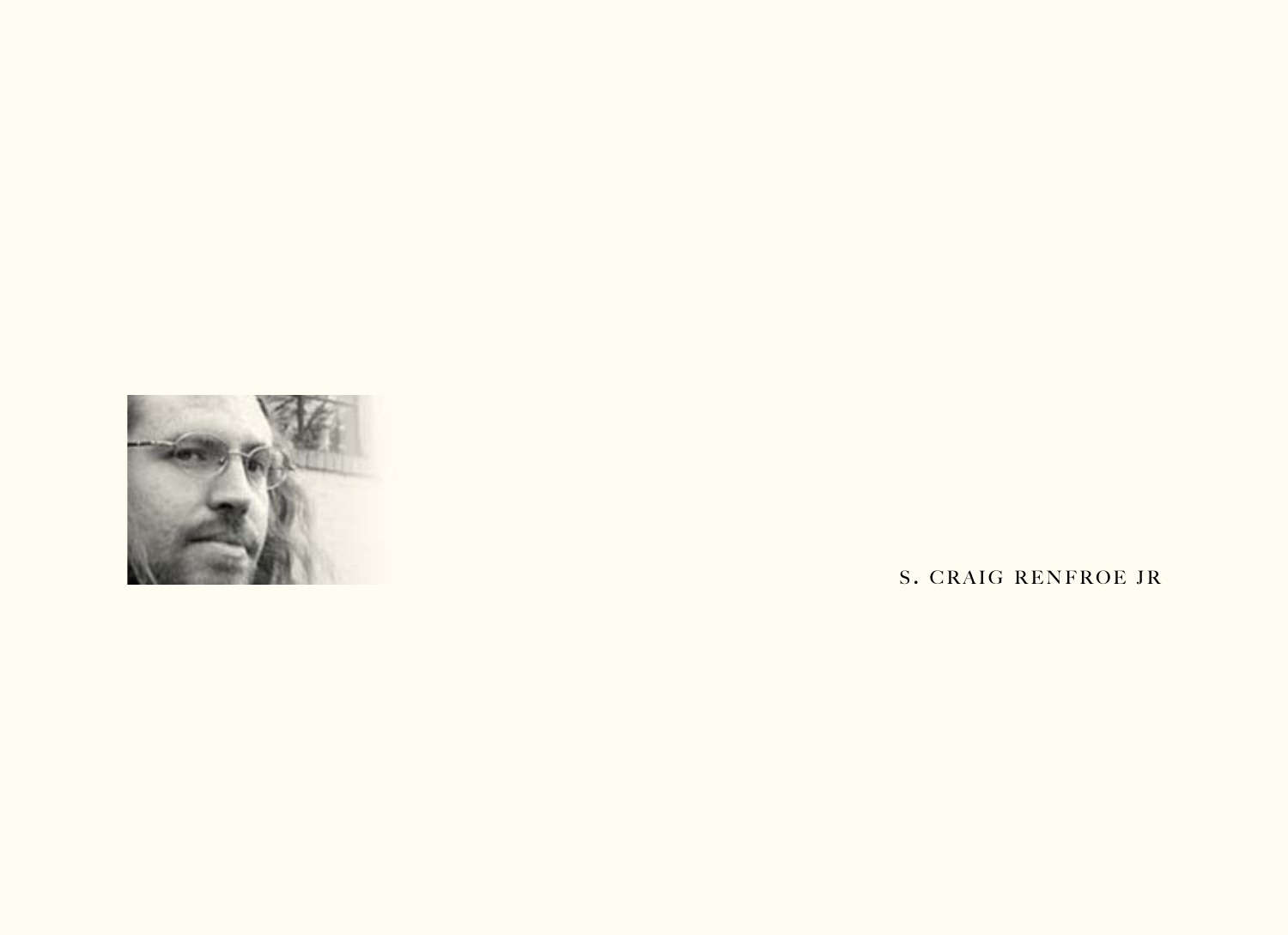# An Interview with Craig Renfroe THE BACON

# TBR: Tennessee?

Yeah, we're staying with the mother-in-law.

TBR: The wife  $+$  you  $+ ... ?$ 

Just me and the wife (Heather)

TBR: So no scamper-arounds then.

Nope. Not yet. One day maybe.

# TBR: And your wife does:

She works for a children's theater, writes poetry, and works for Starbucks for the insurance and to save us money on coffee.

TBR: Can you shift that employee discount to outof-state spots?

Yeah. It's a nice benefit.

TBR: Side jobs yourself?

I teach creative writing at Queens University of Charlotte—they make us say it that way so you know it's not in New York.

# TBR: For awhile now?

Over ten years now...though it doesn't feel that way.

TBR: \*bow\* That's a decent stretch. How're current classes?

It's just gotten better. The last few years we started an undergrad creative writing major. So I get to teach the fiction workshops and mentor the fiction writers.

## TBR: Big program / is it holding its ground?

It's a small liberal arts college...well it was when I started (less than 1500 students I think)...now we're a comprehensive university with a liberal arts focus... which means it's still small, small classes. Most of mine aren't over 15 students.

TBR: Writing between classes - does it happen?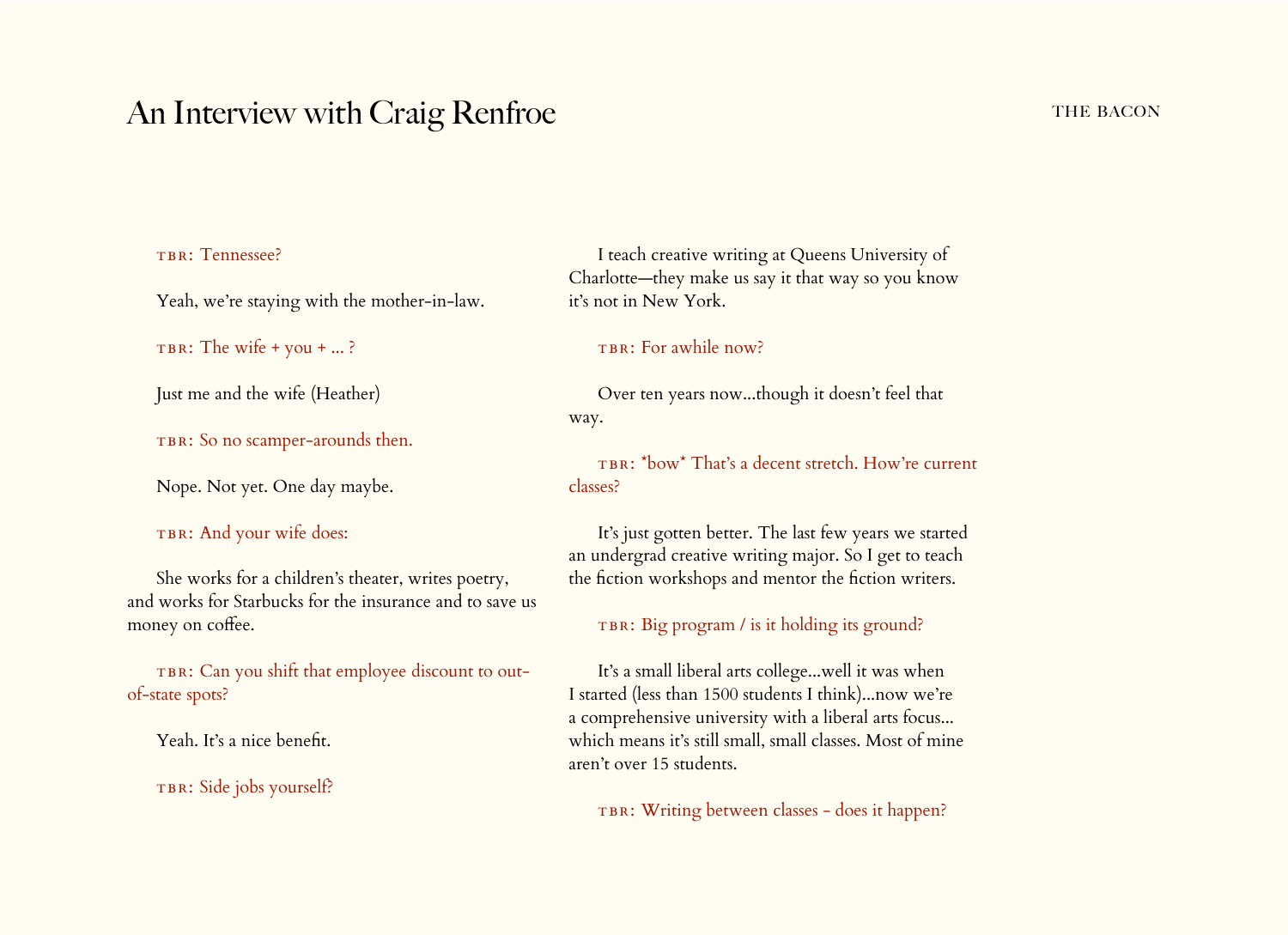Yeah, I don't teach over the summer to theoretically write—but I find with more time comes more procrastination. I get more reading and TV watching done at least.

TBR: Reading currently?

*The Hunger Games* and *Interviews with Francis Bacon*.

TBR: Usually keep a nonfict vs fict going?

Yeah. I try to have something craft-oriented going with some novel.

And I guess like most people I have half-read stuff laying all around but I know I'll finish those two in the next week.

TBR: Are you torching the Hunger Games? Seems most are gobbling them like crazy.

I resisted but Heather's reading them and some friends promised they were good. And so far it's pulled me in. She's very good at setup/payoff. And I just got back from a study tour where I took the students to Ireland and the books were spreading through them like a

disease. Those and the *50 Shades of Grey* books.

TBR: What were y'all studying in Ireland?

All the juniors at Queens can go on a study tour at the end of their junior year. The semester they take a course studying the culture of the place they're going and then spend a couple weeks there. So our tour was generally an Irish/celtic study tour.

TBR: Fair deal. Any of it English-focused or is the group more broad-based?

From all majors. There was one creative writing major but a lot of nurses and business types. I still made them read Joyce and Yeats.

TBR: Setup. Back a few steps. 'She's good at setup/ payoff'. How do you approach setting up a story/ a scenario / a scene etc.

I have a friend who's more of a genre novelist--though a very literary one and we were recently talking about our "process." He writes long outlines—20+ pages sometimes. I guess I work more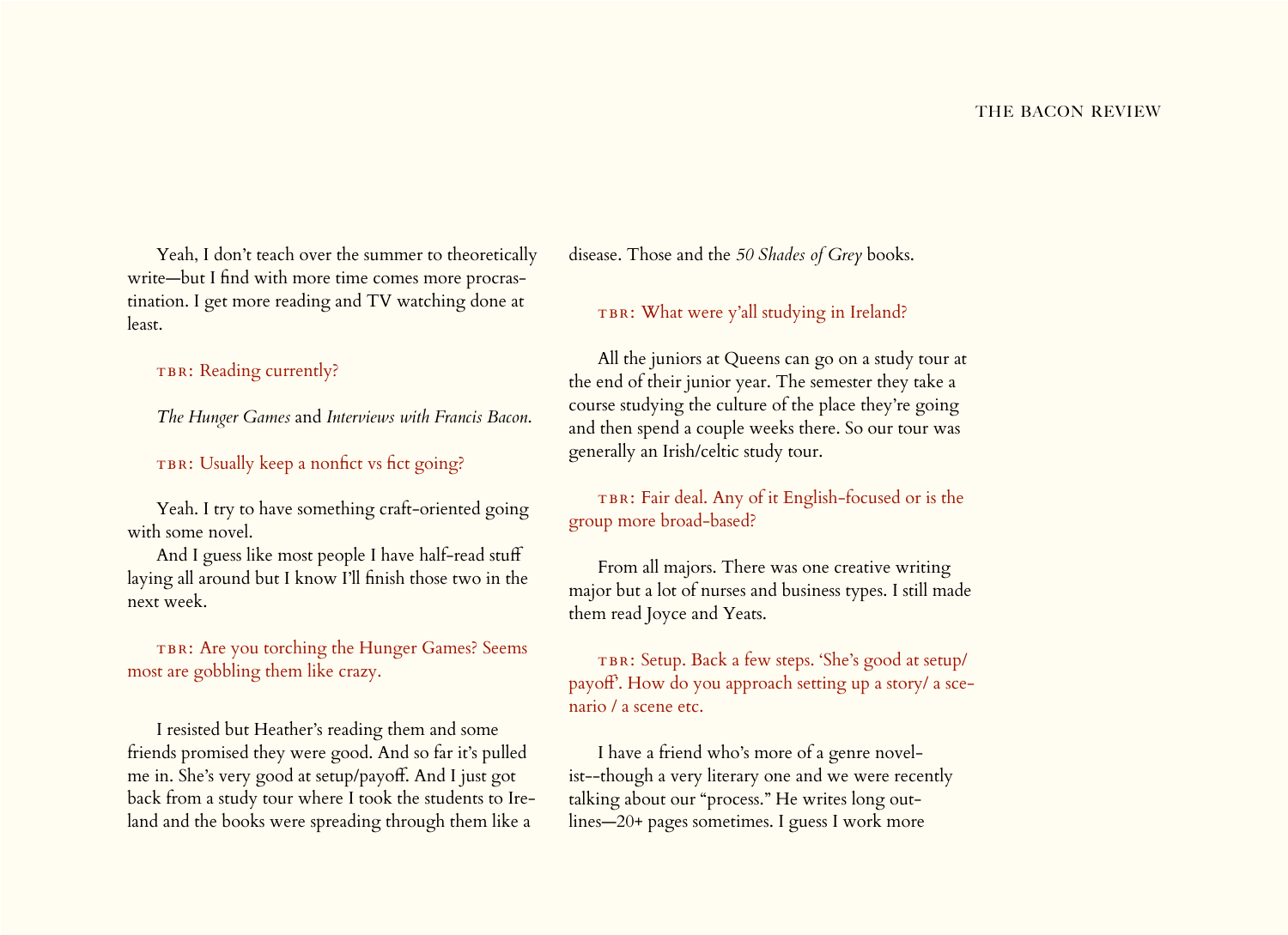through accruing the work slowly—trusting that even if I write the pay-off first I can set it up in the revision. He would argue I guess that he does that in the outlining stage but I guess I more interested in trying to catch the voice to carry a piece... I see I'm guessing a lot there.

TBR: Tentative world, creation

Good word.

TBR: So, first lines then, if you dive right in

Yeah. The first line I write...especially in shorter pieces is often the first line by the end because it suggests the story. It has some kind of inherent conflict that I try to unpack in writing the story.

TBR: I'm thinking title, a question about title. Before? Or after? is a good go-to.

Titles come either immediately or not at all. In the latter, I end up settling, unhappily. How is it with you?

TBR: First, before, *si*. Unless I'm drawing at the same time. See tendencies though, in writers that submit where repetitive images will be used. 'The Mockingjay'. Not sure, hard for me to slide what I've written in the title as something within so much as around

Thinking too, now about, similar to conversation, how, with a sentence, you'll draw from it to scribe the next. We start at nothing, or one thing. That first sentence.

You say voice, try to find the voice of the piece, where do you look for it?

Suppose you said catch but question still stands, where can you catch a voice?

For me once the situation suggests itself, the voice originates from the character. That's not helpful, in terms of where to look. I subscribe to letting the subconscious do a lot of the work—one of the reasons I've enjoyed reading the Francis Bacon book, that tension between accident and craft. Also, I sometimes just make penis jokes.

TBR: 'The tension lies in the penis tie'

Exactly.

TBR: And the characters are  $\_\_$ .. the barista with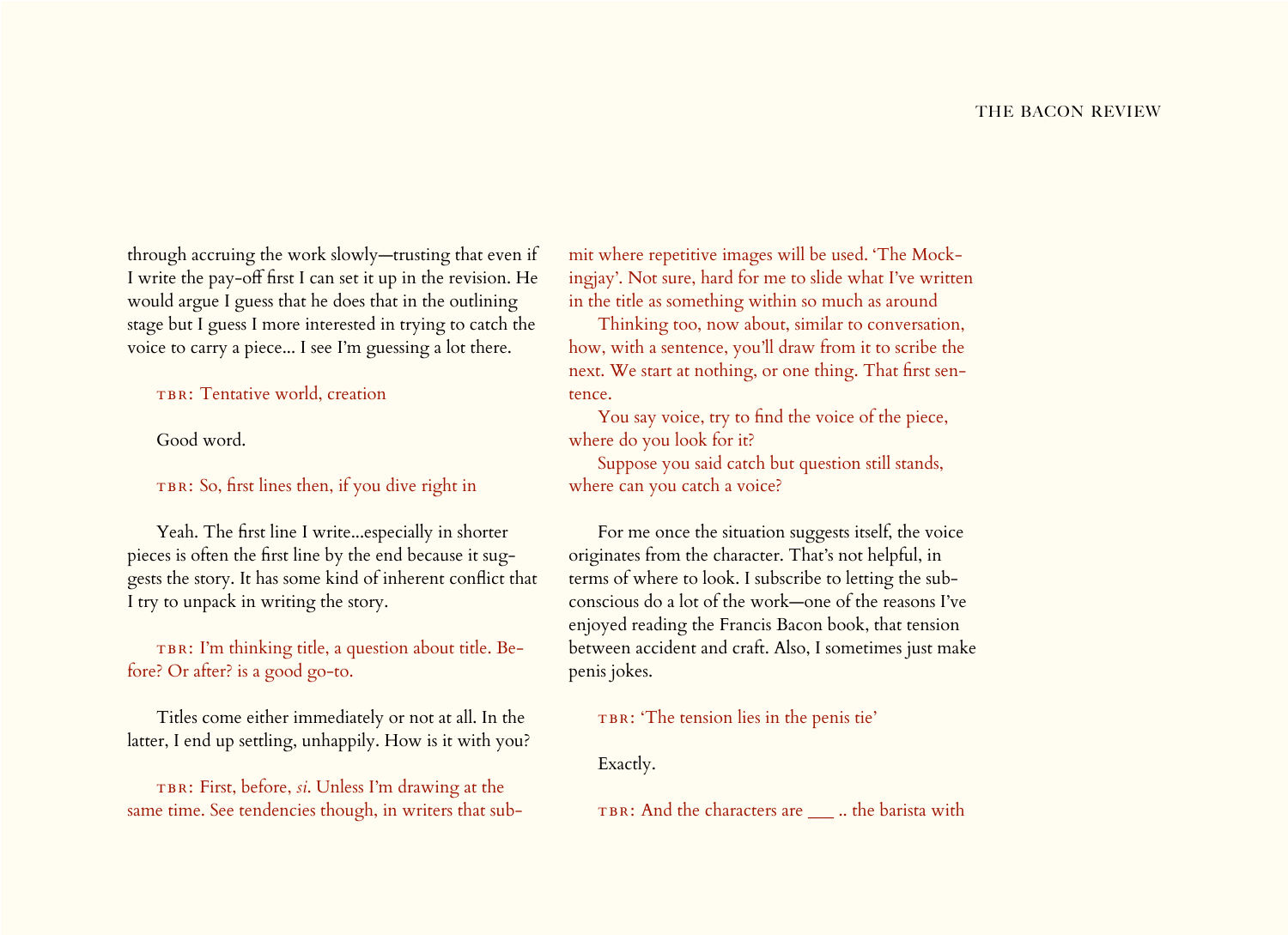# his self-cut hair? You, fifteen years ago?

# think.

I think fictional characters arise out of grinding up all your experiences with people and filling them out with imagination. One of the best descriptions of how a writer uses the his experience to create a fictional character is in *Will in the World*, the bit about Falstaff. That sounds pretensious so I'll drop in a sex joke in a bit.

Though I know some people certainly see a oneto-one relationship between real people and characters. My wife sees herself in my stories sometimes in ways I would disagree with. But then maybe that's the problem with trusting the subconscious.

# TBR: And you, in her poetry?

Oh yeah. But I'm right because it's poetry.

## TBR: \*chuckle\*. Insert sex joke

Vagina—equal time.

TBR: I want to know this FB fella. Painter, yeah?

# Yeah, painter. Irish. Though lived in London I

TBR: Importance, subjectively?

Oh. I'm sadly schooled in art but he's a fairly well regarded contemporary artist. I think. He was a return to portrait after abstract expressionism, which he rejected. But he also rejected pure illustration. Anyway he's done some fine screaming popes.

TBR: Cthulhu! I read my first Lovecraft ever..um I was in France, ten months ago? Ish. Yeah, and.. awesome. Do you drop into the speculative fiction / horror area at all?

Yeah, I was a teenaged Lovecraft fan and those early influences just become part of your DNA. One of my proudest recent writer moments was getting a horror story in the magazine *Cemetery Dance*--and it had one of those monster pulp mag covers. I'm glad you liked Lovecraft so recent...I'm afraid I wouldn't be able to do it anymore. The sentence-level style stuff.

TBR: Thick and gloupy? antiquation?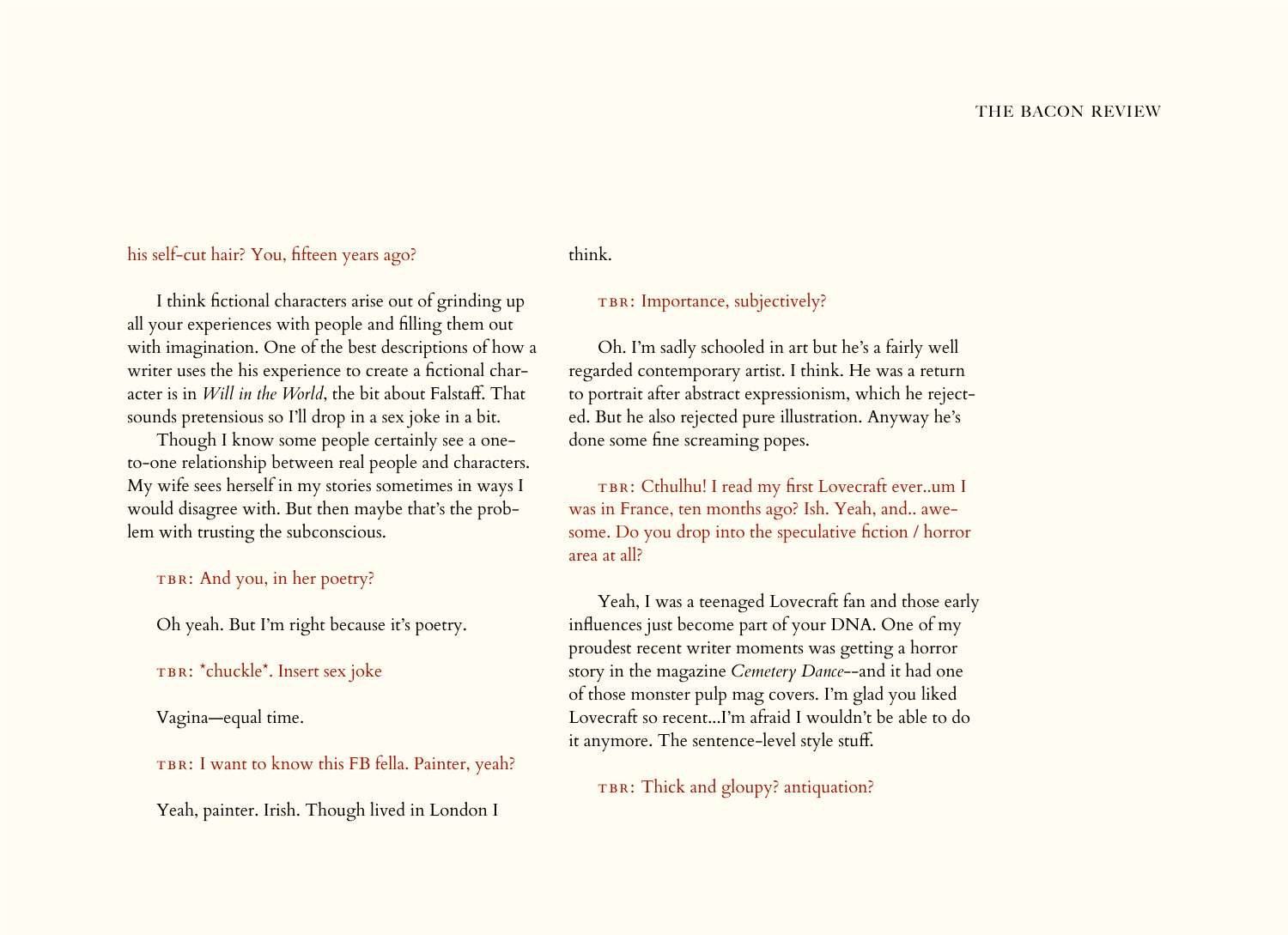All. He never met an adverb or adjective he didn't love.

TBR: Yeah, not exactly high octane

True. I sometimes teach "The Colour Out of Space"—so slow. And I'm surprised that some students still connect.

TBR: So. And this is more for me than *Bacon*, question. My favorite thing about c. writing classes were exercises, the ones that only last for the brief span of class-intro. Do you have any favorites?

I have a couple. But the one that gets a response usually is a two parter:

1. Describe a person you hate.

2. Pretend you are that person and now describe yourself from that person's POV.

My goal, however effective, is to have them think about conflict...so often lacking...and to think about empathy.

TBR: Run three more ;) then back to drawing

circles. One bare-bones, we'll start there: publishing your work, getting it out, giving it out. what are your thoughts on it, how do you approach it?

Well I start by not sharing until I'm ready—I think the importance of any art is that concept of apprenticeship and internalizing a critic that can take you so far by yourself. Then I share it with a few friends. My wife is a trusted critic. She's able to call me out when I try to get away with sloppy (sloppier?) work. Then I send it out. I like to keep several pieces out. More in the past, but now I'm working on a novel seriously (funnily?) and trying to pull back on the short fiction.

TBR: You've got your title laid out for that one?

Yeah. But I don't want to share...afraid it will kill my enthusiasm...

tbr: Good. Okay. 2. (born out of *Sledgehammer* – Peter Gabriel, which just came through the download vine). Your body unceremoniously floats to the surface of a river, an eddy, snags on some rocks, called in to authorities, not friendly ones, who go digging into your pockets.